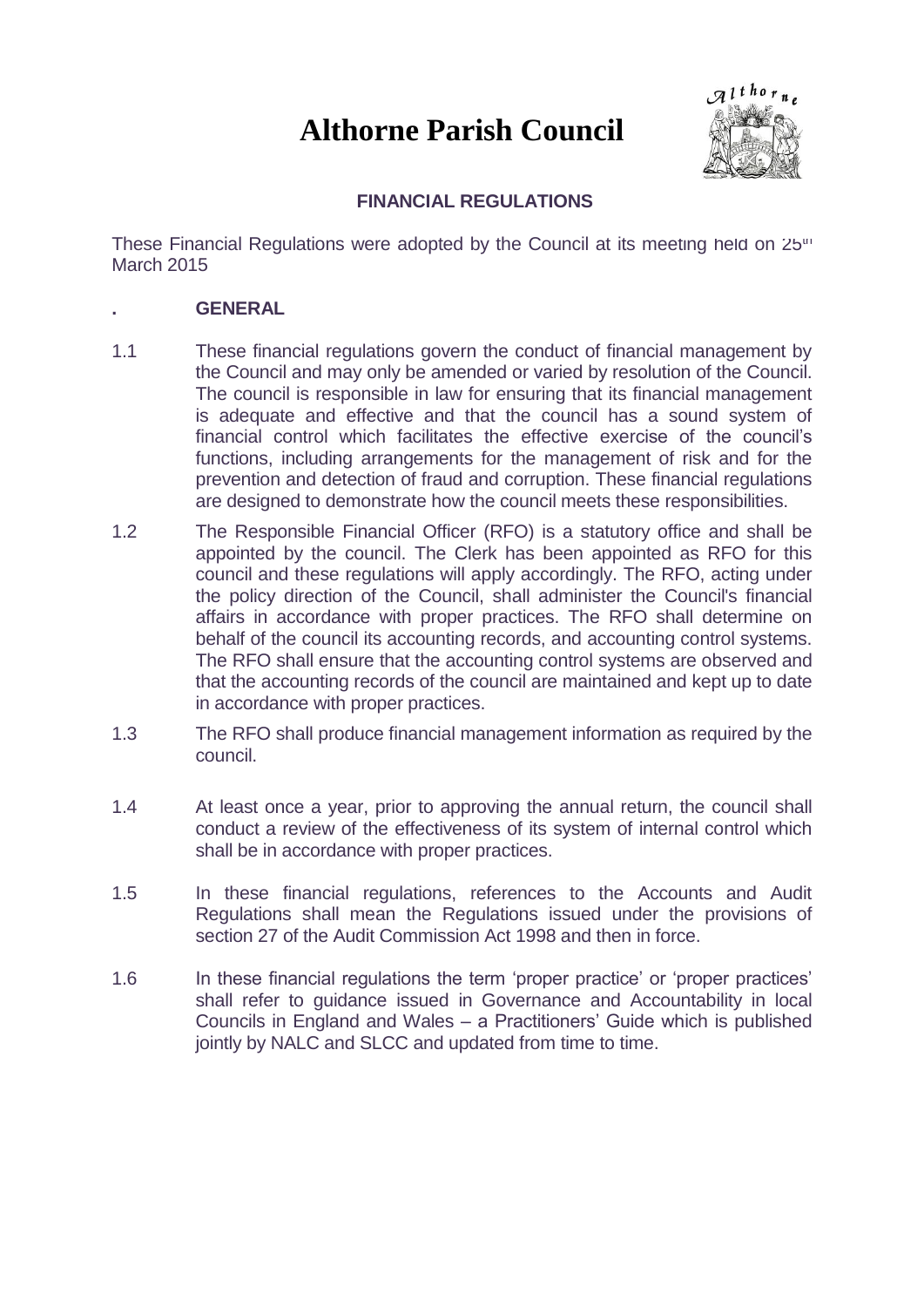## **2. ANNUAL ESTIMATES (BUDGET)**

- 2.1 Each Committee (if any) shall formulate and submit proposals to the Council in respect of revenue and capital including the use of reserves and sources of funding for the following financial year not later than the end of November each year.
- 2.2 Detailed estimates of all receipts and payments including the use of reserves and all sources of funding for the year shall be prepared each year by the RFO in the form of a budget to be considered by the council.
- 2.3 The Council shall review the budget not later than the end of December each year and shall fix the Precept to be levied for the ensuing financial year. The RFO shall issue the precept to the billing authority and shall supply each member with a copy of the approved budget.
- 2.4 The annual budgets shall form the basis of financial control for the ensuing year.
- 2.5 The Council shall consider the need for and shall have regard to a three year forecast of Revenue and Capital Receipts and Payments which may be prepared at the same time as the annual Budget.

## **3 BUDGETARY CONTROL**

- 3.1 Expenditure on revenue items may be incurred up to the amounts included for that class of expenditure in the approved budget.
- 3.2 No expenditure may be incurred that will exceed the amount provided in the revenue budget for that class of expenditure. During the budget year and with the approval of council having considered fully the implications for public services, unspent and available amounts may be moved to other budget headings or to an earmarked reserve as appropriate.
- 3.3 The RFO shall quarterly provide the Council with a statement of receipts and payments to date under each head of the budgets, comparing actual expenditure to the appropriate date against that planned as shown in the budget.
- 3.4 The Clerk may incur expenditure on behalf of the Council which is necessary to carry out any repair replacement or other work which is of such extreme urgency that it must be done at once, whether or not there is any budgetary provision for the expenditure, subject to a limit of £200. The Clerk shall report the action to the Council as soon as practicable thereafter.
- 3.5 Unspent provisions in the revenue budget shall not be carried forward to a subsequent year unless placed in an earmarked reserve by resolution of the council.
- 3.6 No expenditure shall be incurred in relation to any capital project and no contract entered into or tender accepted involving capital expenditure unless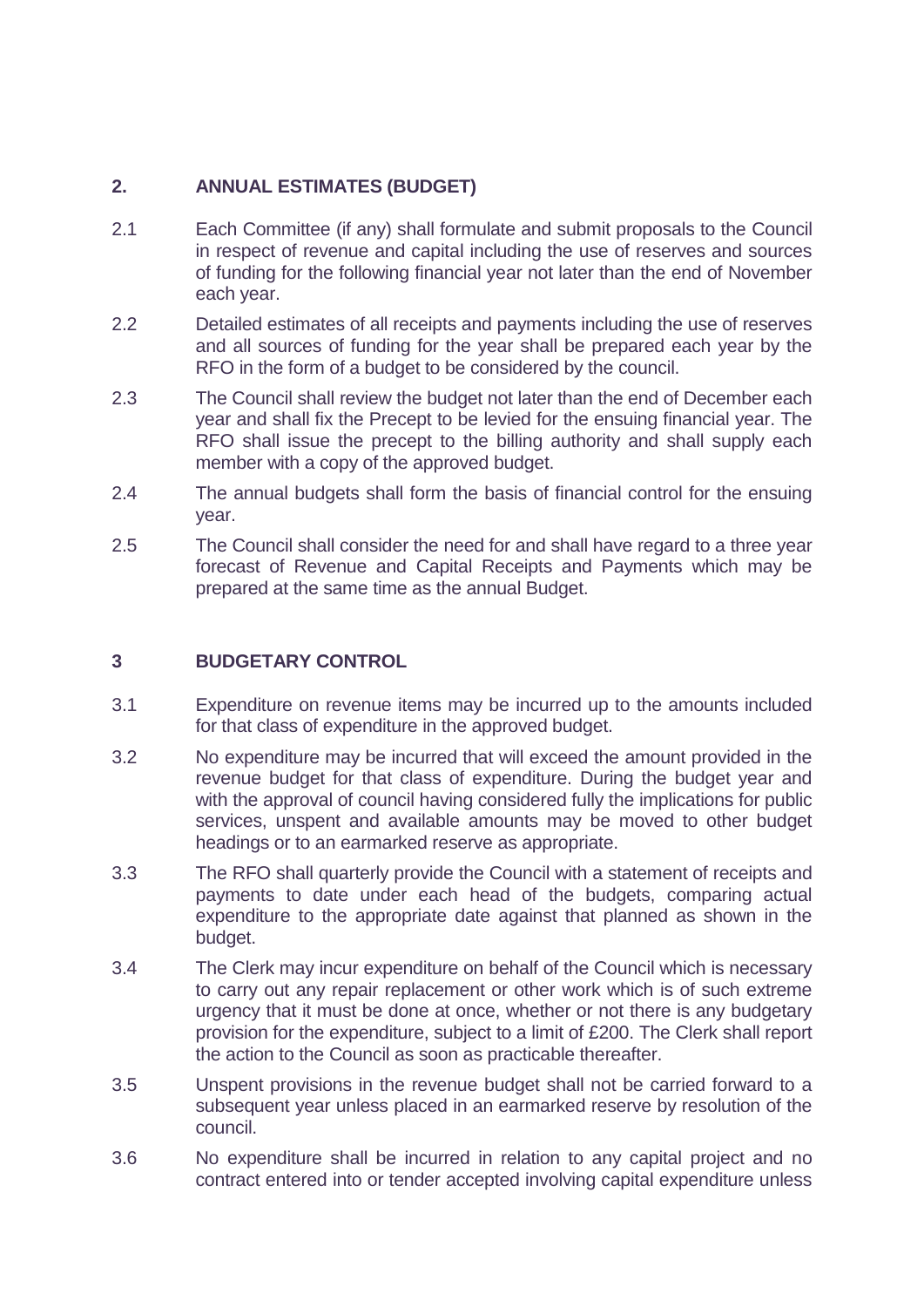the Council is satisfied that the necessary funds are available, or the requisite borrowing approval has been obtained.

3.7 All capital works shall be administered in accordance with the Council's standing orders and financial regulations relating to contracts.

## **4. ACCOUNTING AND AUDIT**

- 4.1 All accounting procedures and financial records of the Council shall be determined by the RFO, in conjunction with the council member responsible for Finance in accordance with the Accounts and Audit Regulations.
- 4.2 The RFO shall complete the annual financial statements of the Council, including the council's annual return, as soon as practicable after the end of the financial year and shall submit them and report thereon to the Council.
- 4.3 The RFO shall complete the Accounts of the Council contained in the Annual Return (as supplied by the Auditor appointed from time to time by the Audit Commission) and shall submit the Annual Return for approval and authorisation by the Council within the timescales set by the Accounts and Audit Regulations.
- 4.4 The RFO shall ensure that there is adequate and effective system of internal audit of the Council's accounting, financial and other operations in accordance with proper practices. Any officer or member of the Council shall, if the RFO or Internal Auditor requires, make available such documents of the Council which appear to the RFO or Internal Auditor to be necessary for the purpose of the internal audit and shall supply the RFO or Internal Auditor with such information and explanation as the RFO or Internal Auditor considers necessary for that purpose.
- 4.5 The Internal Auditor shall be appointed by and shall carry out the work required by the council in accordance with proper practices. The Internal Auditor, who shall be competent and independent of the operations of the Council, shall report to Council in writing, or in person, on a regular basis with a minimum of one annual written report in respect of each financial year. In order to demonstrate objectivity and independence, the internal auditor shall be free from any conflicts of interest and have no involvement in the financial decision making, management or control of the council.
- 4.6 The RFO shall make arrangements for the opportunity for inspection of the accounts, books, and vouchers and for the display or publication of any Notices and statements of account required by Audit Commission Act 1998 and the Accounts and Audit Regulations.
- 4.7 The RFO shall, as soon as practicable, bring to the attention of all councillors any correspondence or report from the Internal or External Auditor, unless the correspondence is of a purely administrative matter.

## **5. BANKING ARRANGEMENTS AND CHEQUES**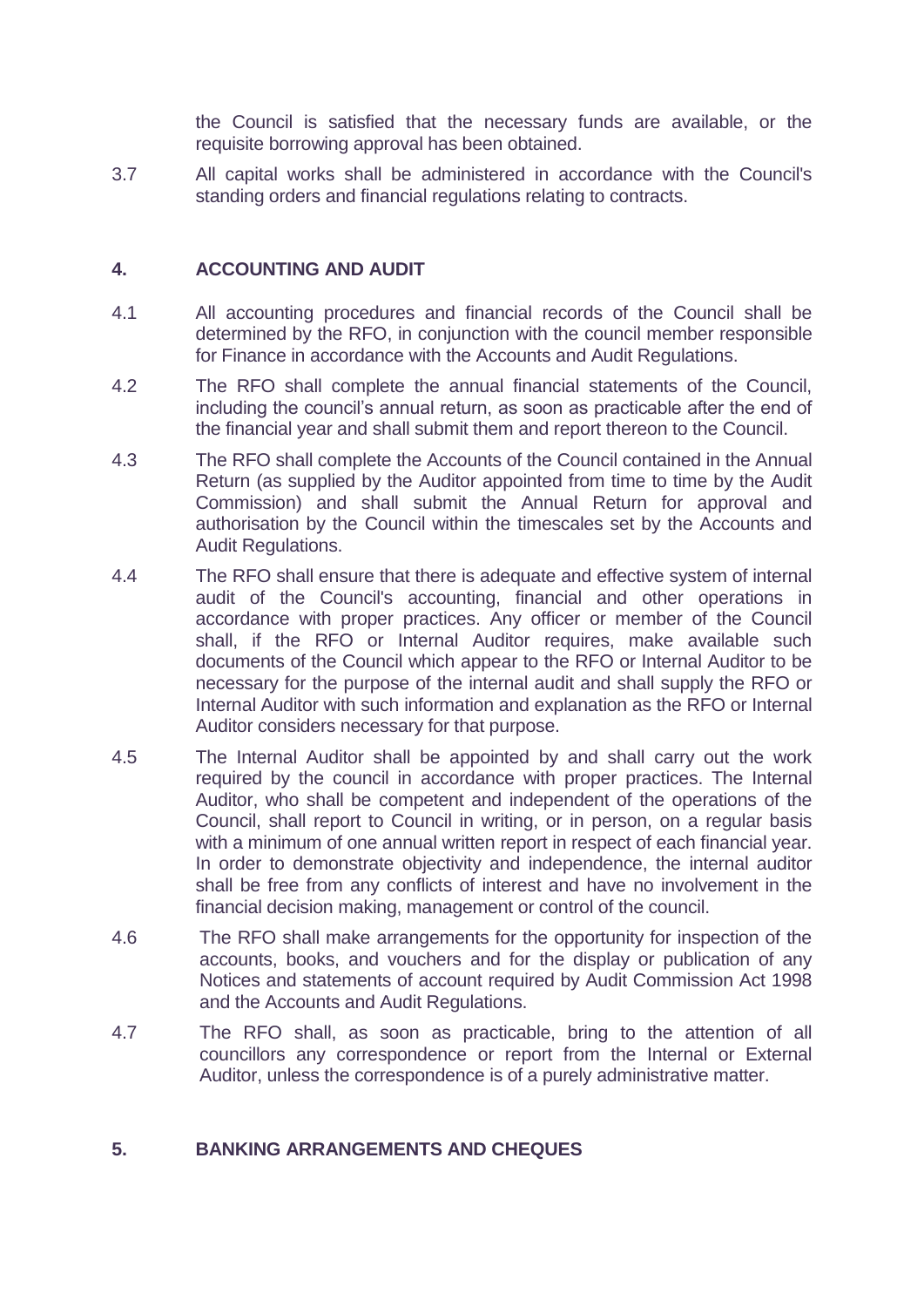- 5.1 The Council's banking arrangements, including the Bank Mandate, shall be made by the RFO and approved by the Council. They shall be annually reviewed for efficiency.
- 5.2 A schedule of the payments required, forming part of the Agenda for the Meeting, shall be prepared by the RFO and, together with the relevant invoices, be presented to Council. If the schedule is in order it shall be authorised by a resolution of the Council and shall be initialled by the Chairman of the Meeting. If more appropriate the detail may be shown in the Minutes of the Meeting.
- 5.3 Cheques drawn on the bank account in accordance with the schedule referred to in paragraph 5.2 or in accordance with paragraph 6.4, shall be signed by two members of Council.
- 5.4 To indicate agreement of the details shown on the cheque or order for payment with the counterfoil and the invoice or similar documentation, the signatories shall each also initial the cheque counterfoil.

## **6 PAYMENT OF ACCOUNTS**

- 6.1 All payments shall be effected by cheque or other order drawn on the Council's bankers.
- 6.2 All invoices for payment shall be examined, verified and certified by the Clerk. The Clerk shall satisfy him/herself that the work, goods or services to which the invoice relates shall have been received, carried out, examined and approved.
- 6.3 The RFO shall examine invoices in relation to arithmetic accuracy and shall analyse them to the appropriate expenditure heading. The Clerk shall take all steps to settle all invoices submitted, and which are in order, at the next available Council Meeting.
- 6.4 If a payment is necessary to avoid a charge to interest under the Late Payment of Commercial Debts (Interest) Act 1998, and the due date for payment is before the next scheduled Meeting of Council, where the Clerk and RFO certify that there is no dispute or other reason to delay payment, the Clerk may (notwithstanding para 6.3) take all steps necessary to settle such invoices provided that a list of such payments shall be submitted to the next appropriate meeting of Council.
- 6.5 The Council will not maintain any form of cash float. All cash received must be banked intact. Any payments made in cash by the Clerk or RFO (for example for postage or minor stationery items) shall be refunded on a regular basis, at least quarterly.
- 6.6 If thought appropriate by the council, payment for utility supplies (energy, telephone and water) may be made by variable Direct Debit provided that the instructions are signed by two members and any payments are reported to council as made. The approval of the use of a variable Direct Debit shall be renewed by resolution of the council at least every two years.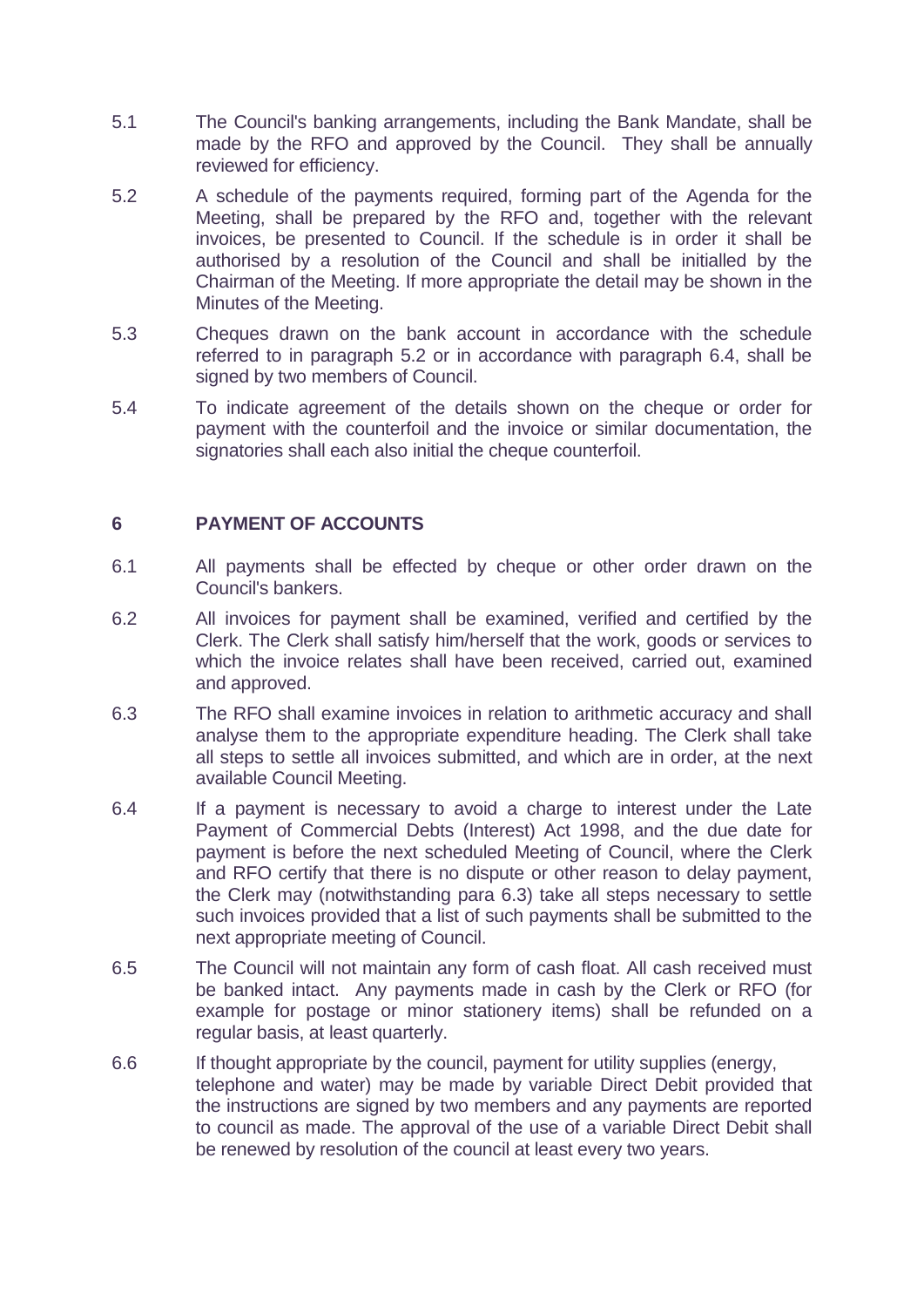## **7 PAYMENT OF SALARIES**

- 7.1 As an employer, the council shall make arrangements to meet fully the statutory requirements placed on all employers by PAYE and National Insurance legislation. The payment of all salaries shall be made in accordance with payroll records and the rules of PAYE and National Insurance currently operating, and salaries shall be as agreed by Council.
- 7.2 Payment of salaries and payment of deductions from salary such as may be made for tax, national insurance and pension contributions, may be made in accordance with the payroll records and on the appropriate dates stipulated in employment contracts, provided that each payment is reported to and ratified by the next available Council Meeting.

## **8 LOANS AND INVESTMENTS**

- 8.1 All loans and investments shall be negotiated in the name of the Council and shall be for a set period in accordance with Council policy.
- 8.2 The council shall consider the need for an Investment Policy which, if drawn up, shall be in accordance with relevant regulations, proper practices and guidance. Any Policy shall be reviewed at least annually.
- 8.3 All investments of money under the control of the Council shall be in the name of the Council.
- 8.4 All borrowings shall be effected in the name of the Council, after obtaining any necessary borrowing approval. Any application for borrowing approval shall be approved by Council as to terms and purpose. The terms and conditions of borrowings shall be reviewed at least annually.
- 8.5 All investment certificates and other documents relating thereto shall be retained in the custody of the RFO.

#### **9 INCOME**

- 9.1 The collection of all sums due to the Council shall be the responsibility of and under the supervision of the RFO.
- 9.2 Particulars of all charges to be made for work done, services rendered or goods supplied shall be agreed annually by the Council, notified to the RFO and the RFO shall be responsible for the collection of all accounts due to the Council.
- 9.3 The Council will review all fees and charges annually, following a report of the Clerk.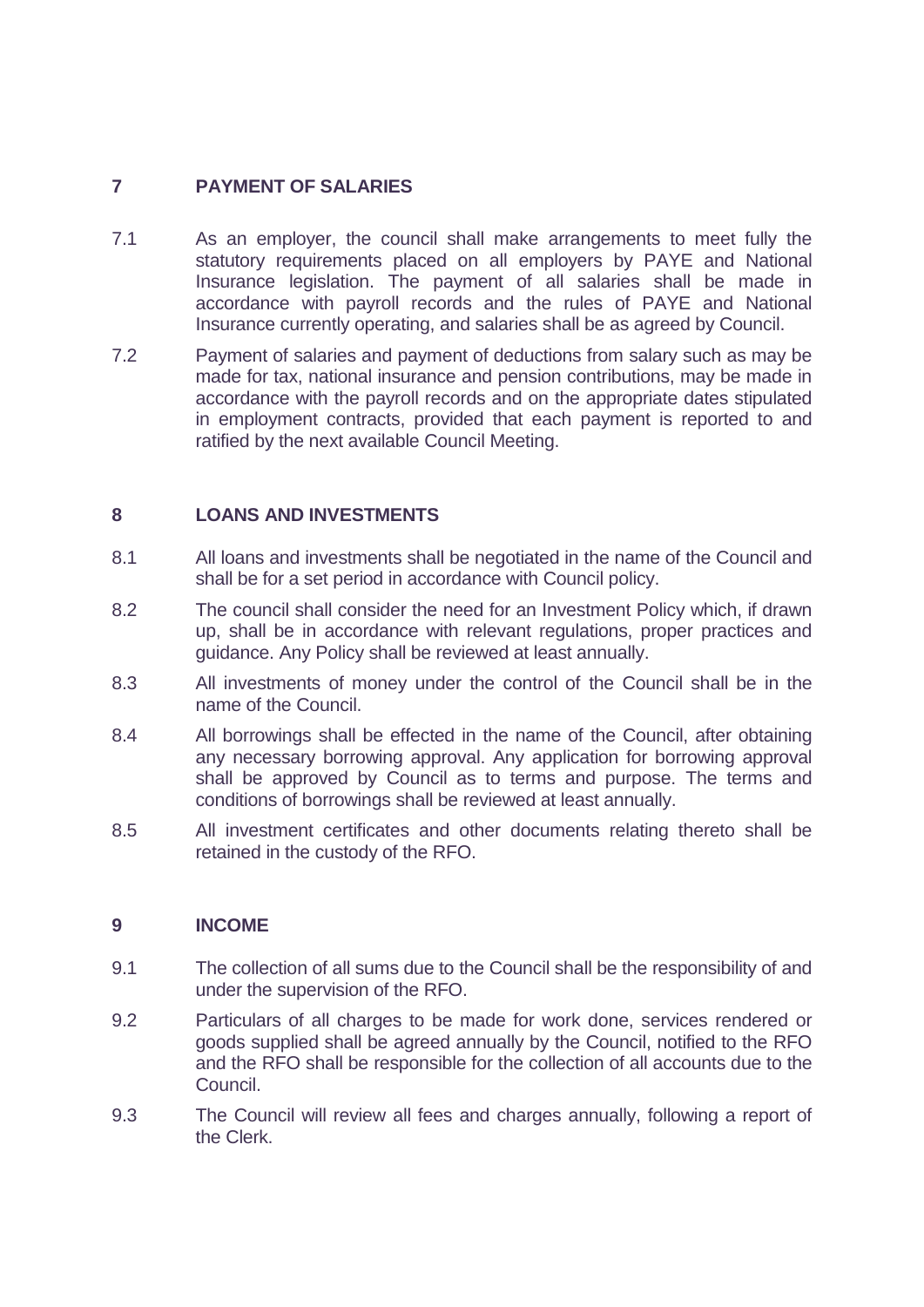- 9.4 Any sums found to be irrecoverable and any bad debts shall be reported to the Council and shall be written off in the year.
- 9.5 All sums received on behalf of the Council shall be banked intact as directed by the RFO. In all cases, all receipts shall be deposited with the Council's bankers with such frequency as the RFO considers necessary.
- 9.6 The origin of each receipt shall be entered on the paying-in slip.
- 9.7 Personal cheques shall not be cashed out of money held on behalf of the Council.
- 9.8 The RFO shall promptly complete any VAT Return that is required. Any repayment claim due in accordance with VAT Act 1994 section 33 shall be made at least annually coinciding with the financial year end.
- 9.9 Where any significant sums of cash are regularly received by the Council, the RFO shall take such steps as are agreed by the Council to ensure that more than one person is present when the cash is counted in the first instance, that there is a reconciliation to some form of control such as ticket issues, and that appropriate care is taken in the security and safety of individuals banking such cash.

#### **10 ORDERS FOR WORK, GOODS AND SERVICES**

- 10.1 An official order or letter shall be issued for all work, goods and services unless a formal contract is to be prepared or an official order would be inappropriate. Copies of orders shall be retained.
- 10.2 Order books shall be controlled by the RFO.
- 10.3 All members and Officers are responsible for obtaining value for money at all times. An officer issuing an official order shall ensure as far as reasonable and practicable that the best available terms are obtained in respect of each transaction, usually by obtaining three or more quotations or estimates from appropriate suppliers, subject to any de minims provisions in Regulation 11 (I) below.
- 10.4 The RFO shall verify the lawful nature of any proposed purchase before the issue of any order, and in the case of new or infrequent purchases or payments, the RFO shall ensure that the statutory authority shall be reported to the meeting at which the order is approved so that the Minutes can record the power being used.

#### **11 CONTRACTS**

- 11.1 Procedures as to contracts are laid down as follows:
	- (a) Every contract shall comply with these financial regulations, and no exceptions shall be made otherwise than in an emergency provided that these regulations shall not apply to contracts which relate to items (i) to (vi) below: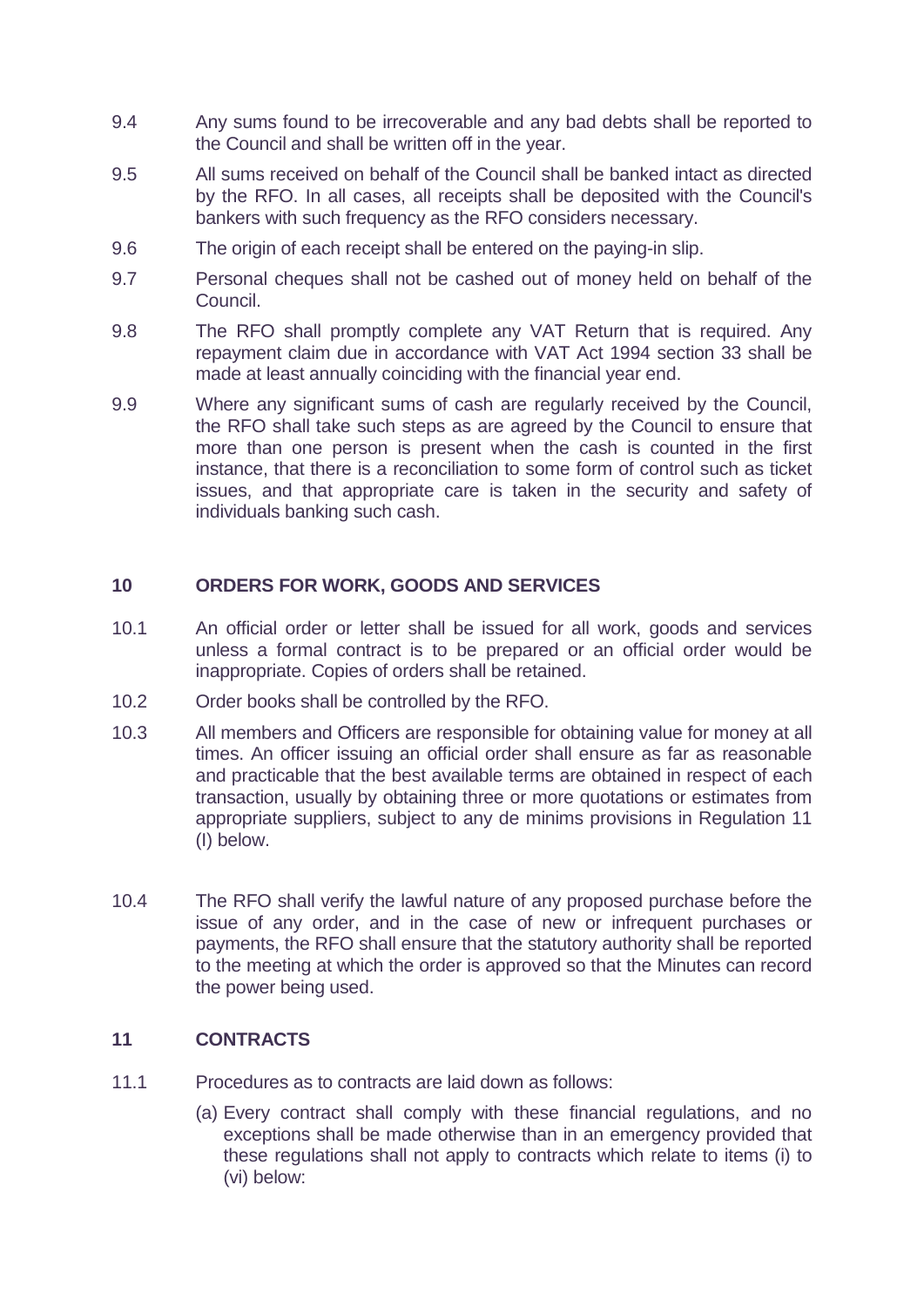- (i) for the supply of gas, electricity, water, sewerage and telephone services;
- (ii) for specialist services such as are provided by solicitors, accountants, surveyors and planning consultants;
- (iii) for work to be executed or goods or materials to be supplied which consist of repairs to or parts for existing machinery or equipment or plant;
- (iv) for work to be executed or goods or materials to be supplied which constitute an extension of an existing contract by the Council;
- (v) for additional audit work of the external Auditor up to an estimated value of £250 (in excess of this sum the Clerk and RFO shall act after consultation with the Chairman and Vice Chairman of Council);
- (vi) for goods or materials proposed to be purchased which are proprietary articles and/or are only sold at a fixed price.
- (b) Where it is intended to enter into a contract exceeding £3,000.00 in value for the supply of goods or materials or for the execution of works or specialist services other than such goods, materials, works or specialist services as are excepted as set out in paragraph (a) the Clerk shall invite tenders from at least three firms to be taken from the appropriate approved list.
- (c) When applications are made to waive financial regulations relating to contracts to enable a price to be negotiated without competition the reason shall be embodied in a recommendation to the Council.
- (d) Such invitation to tender shall state the general nature of the intended contract and the Clerk shall obtain the necessary technical assistance to prepare a specification in appropriate cases. The invitation shall in addition state that tenders must be addressed to the Clerk in the ordinary course of post. Each tendering firm shall be supplied with a specifically marked envelope in which the tender is to be sealed and remain sealed until the prescribed date for opening tenders for that contract.
- (f) All sealed tenders shall be opened at the same time on the prescribed date by the Clerk in the presence of at least one member of Council.
- (g) If less than three tenders are received for contracts above £3,000.00 or if all the tenders are identical the Council may make such arrangements as it thinks fit for procuring the goods or materials or executing the works.
- (h) Any invitation to tender issued under this regulation shall contain a statement to the effect of Standing Orders 61, 63 and 64.
- (i) When it is to enter into a contract less than £3,000.00 in value for the supply of goods or materials or for the execution of works or specialist services other than such goods, materials, works or specialist services as are excepted as set out in paragraph (a) the Clerk or RFO shall obtain 3 quotations (priced descriptions of the proposed supply); where the value is below £1,000 and above £100 the Clerk or RFO shall strive to obtain 3 estimates. Otherwise, Regulation 10 (3) above shall apply.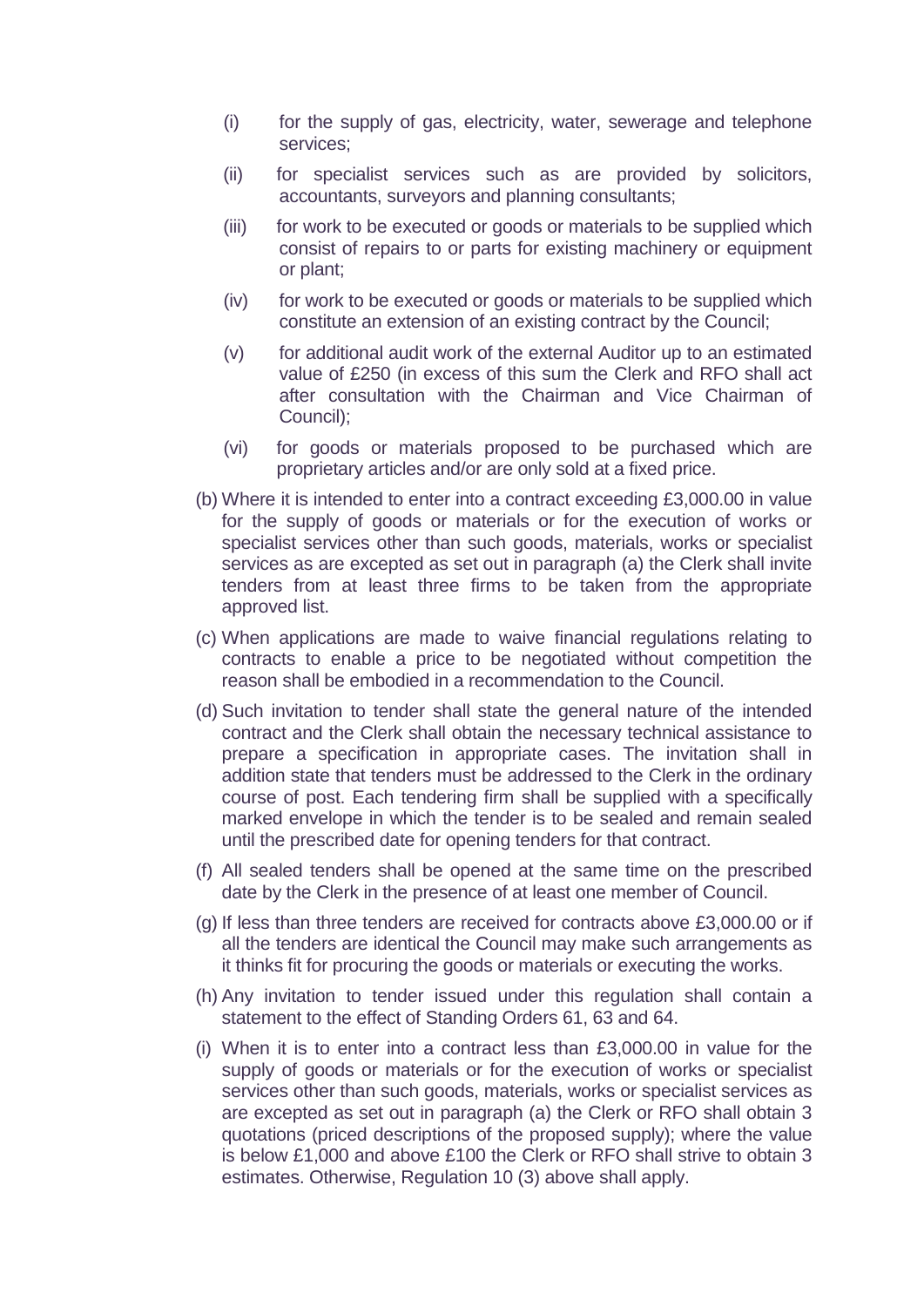- (j) The Council shall not be obliged to accept the lowest or any tender, quote or estimate.
- 11.2 Procedures as to contracts whereby the monies to be spent are by way of grant:
	- (a) Quotes are to be obtained from at least three suppliers and submitted to the Council for review and acceptance
	- (b) Works must be not commissioned without approval from the Council

## **12. PAYMENTS UNDER CONTRACTS FOR BUILDING OR OTHER CONSTRUCTION WORKS**

- 12.1 Payments on account of the contract sum shall be made within the time specified in the contract by the RFO upon authorised certificates of the architect or other consultants engaged to supervise the contract (subject to any percentage withholding as may be agreed in the particular contract).
- 12.2 Where contracts provide for payment by instalments the RFO shall maintain a record of all such payments. In any case where it is estimated that the total cost of work carried out under a contract, excluding agreed variations, will exceed the contract sum of 5% or more a report shall be submitted to the Council.
- 12.3 Any variation to a contract or addition to or omission from a contract must be approved by the Council and Clerk to the Contractor in writing, the Council being informed where the final cost is likely to exceed the financial provision.

#### **13 STORES AND EQUIPMENT**

- 13.1 The officer in charge of each section shall be responsible for the care and custody of stores and equipment in that section.
- 13.2 Delivery Notes shall be obtained in respect of all goods received into store or otherwise delivered and goods must be checked as to order and quality at the time delivery is made.
- 13.3 Stocks shall be kept at the minimum levels consistent with operational requirements.
- 13.4 The RFO shall be responsible for periodic checks of stocks and stores at least annually.

#### **14 ASSETS, PROPERTIES AND ESTATES**

14.1 The Clerk shall make appropriate arrangements for the custody of all title deeds of properties owned by the Council. The RFO shall ensure a record is maintained of all properties owned by the Council, recording the location, extent, plan, reference, purchase details, nature of the interest, tenancies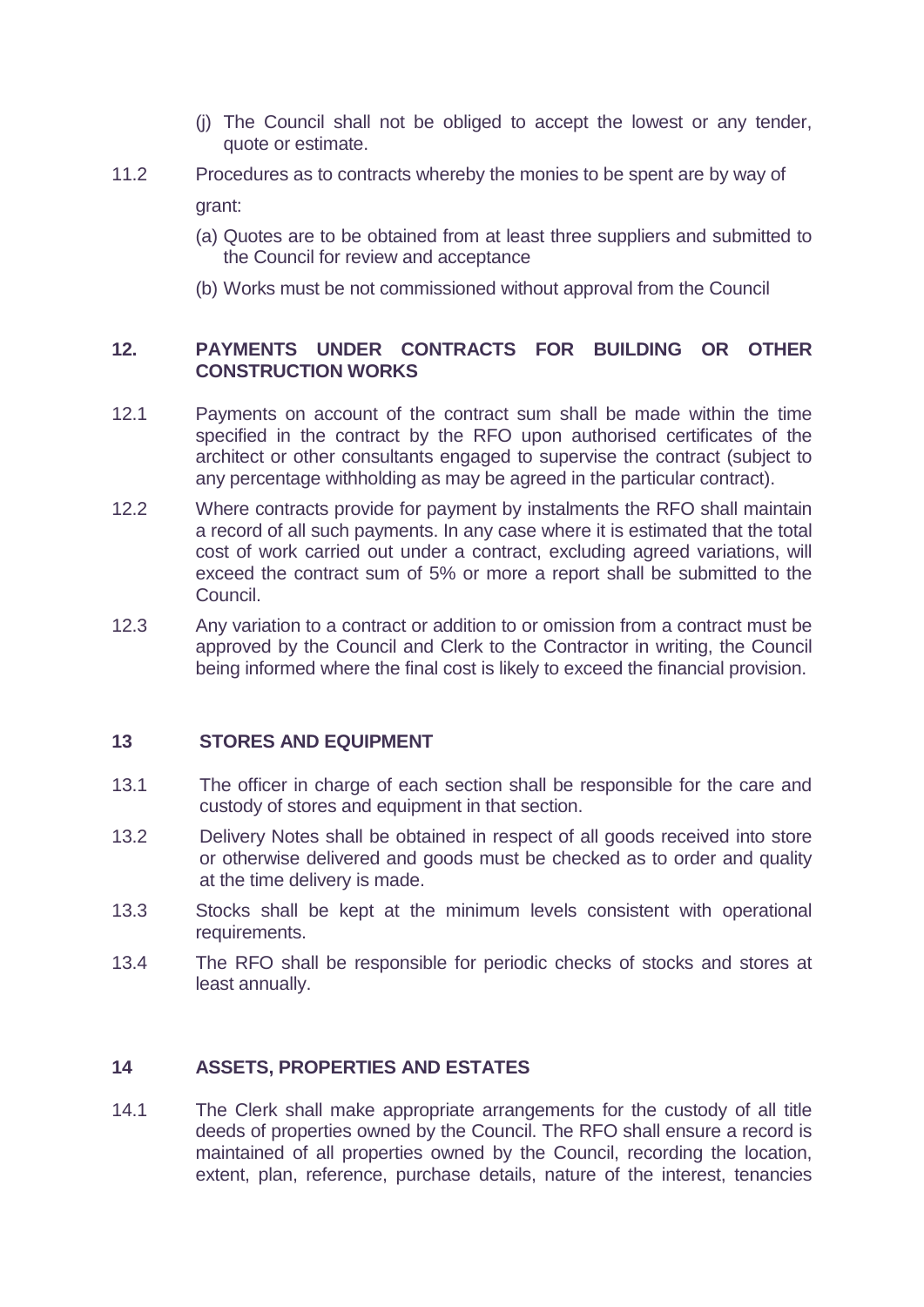granted, rents payable and purpose for which held in accordance with Accounts and Audit Regulations.

- 14.2 No property shall be sold, leased or otherwise disposed of without the authority of the Council, together with any other consents required by law, save where the estimated value of any one item of tangible movable property does not exceed £50.
- 14.3 The RFO shall ensure that an appropriate and accurate Register of Assets and Investments is kept up to date. The continued existence of tangible assets shown in the Register shall be verified at least annually, possibly in conjunction with a health and safety inspection of assets.

#### **15 INSURANCE**

- 15.1 Following the annual risk assessment (per Financial Regulation 17), the RFO shall effect all insurances and negotiate all claims on the Council's insurers.
- 15.2 The RFO shall keep a record of all insurances effected by the Council and the property and risks covered thereby and annually review it.
- 15.3 The RFO shall be notified of any loss liability or damage or of any event likely to lead to a claim, and shall report these to Council at the next available meeting.
- 15.4 All appropriate employees of the Council shall be included in a suitable fidelity guarantee insurance which shall cover the maximum risk exposure as determined by the Council.

#### **16 CHARITIES**

16.1 Where the Council is sole trustee of a Charitable body the Clerk and RFO shall ensure that separate accounts are kept of the funds held on charitable trusts and separate financial reports made in such form as shall be appropriate, in accordance with Charity Law and legislation, or as determined by the Charity Commission. The Clerk and RFO shall arrange for any Audit or Independent Examination as may be required by Charity Law or any Governing Document.]

#### **17 RISK MANAGEMENT**

- 17.1 The council is responsible for putting in place arrangements for the management of risk. The Clerk shall prepare, for approval by the council, risk management policy statements in respect of all activities of the council. Risk policy statements and consequential risk management arrangements shall be reviewed by the council at least annually.
- 17.2 When considering any new activity, the Clerk shall prepare a draft risk assessment including risk management proposals for consideration and adoption by the council.